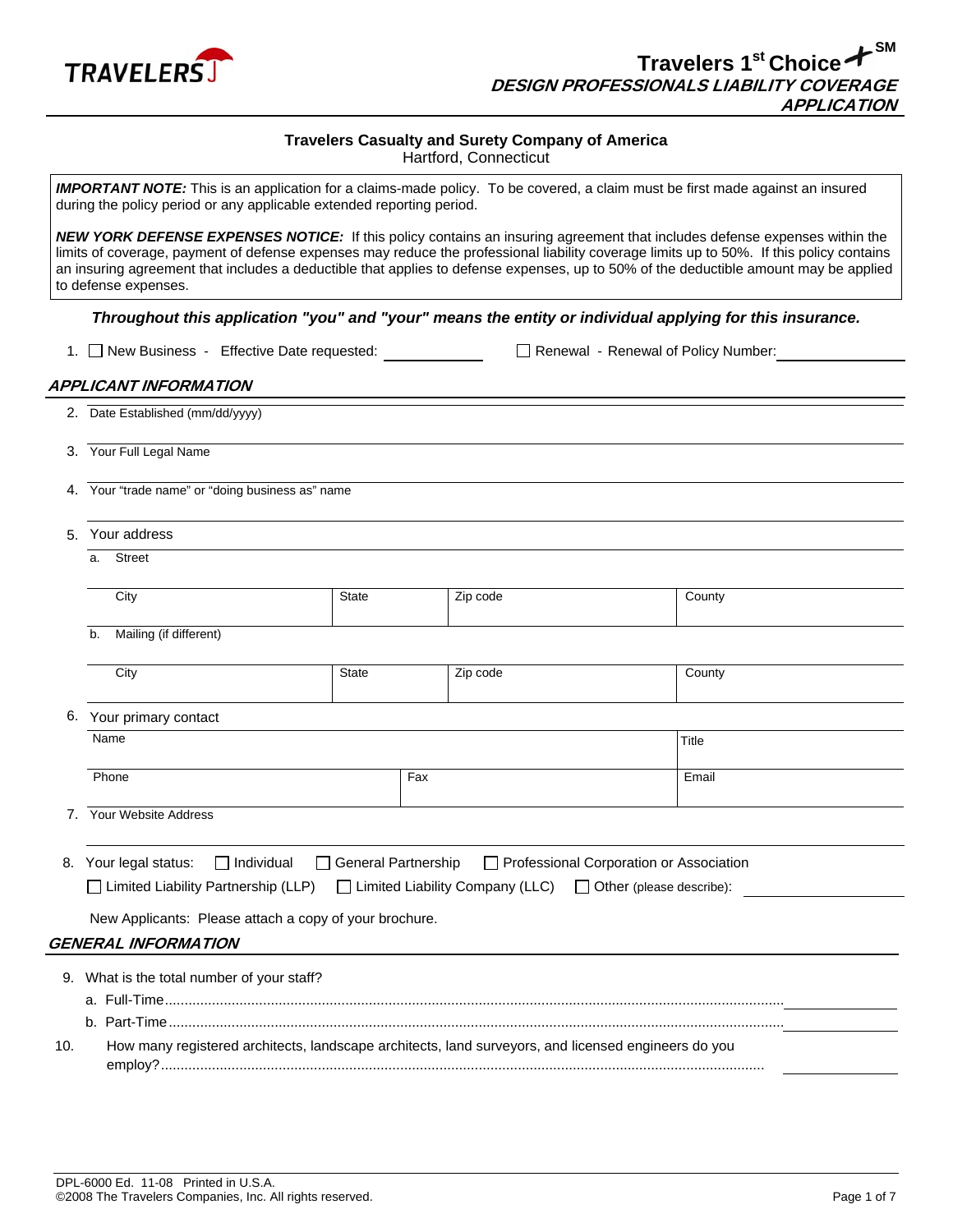11. Please advise your annual gross billings, not including direct reimbursables, for the past three fiscal years:

|                                                                                        | Year |  |
|----------------------------------------------------------------------------------------|------|--|
|                                                                                        |      |  |
|                                                                                        |      |  |
|                                                                                        |      |  |
| 12. Please advise your projected gross billings for the current and next fiscal years: |      |  |
|                                                                                        | Year |  |
|                                                                                        |      |  |
|                                                                                        |      |  |
|                                                                                        |      |  |

13. Please complete the following chart for your five largest projects based on construction value over the past three years:

| <b>Project Name</b> | Location | <b>Services Rendered</b> | <b>Project Type</b> | <b>Construction</b><br>Value | <b>Your Fees</b> |
|---------------------|----------|--------------------------|---------------------|------------------------------|------------------|
|                     |          |                          |                     |                              |                  |
|                     |          |                          |                     |                              |                  |
|                     |          |                          |                     |                              |                  |
|                     |          |                          |                     |                              |                  |
|                     |          |                          |                     |                              |                  |

14. Please complete the following chart based on your annual gross billings from the past fiscal year (11a.) attributable to the following disciplines provided by you, excluding subconsultants. Please complete the Environmental Supplement for those services indicated by \*.

| <b>Discipline</b>           | % of Annual<br><b>Gross Billings</b> | <b>Discipline</b>                    | % of Annual Gross<br><b>Billings</b> |
|-----------------------------|--------------------------------------|--------------------------------------|--------------------------------------|
| Architect                   | $\%$                                 | Land Surveyor - Construction Staking | %                                    |
| Civil Engineer              | %                                    | Land Surveyor - Topographic/Boundary | %                                    |
| <b>Construction Manager</b> | $\%$                                 | Land Surveyor - Other: ____          | %                                    |
| <b>Electrical Engineer</b>  | $\%$                                 | <b>Mechanical Engineer</b>           | %                                    |
| Environmental Consultant*   | $\%$                                 | <b>Process Engineer</b>              | %                                    |
| <b>Forensic Engineer</b>    | $\%$                                 | <b>Structural Engineer</b>           | %                                    |
| Geotechnical Engineer       | $\%$                                 | Other:                               | %                                    |
| Landscape Architect         | %                                    |                                      |                                      |

15. Please complete the following chart based on your annual gross billings from the past fiscal year (11a.) derived from each project type or category. *Please complete the Environmental Supplement for those services indicated by \* and for which annual gross billings derived are greater than 2%. New applicants: Please complete the Condominium Supplement for those services indicated by \*\*.*

| <b>Project Type or Category</b> | % of Annual<br>Gross<br><b>Billings</b> | <b>Project Type or Category</b>     | % of Annual<br>Gross<br><b>Billings</b> |
|---------------------------------|-----------------------------------------|-------------------------------------|-----------------------------------------|
| Air Emission Control Systems*   | %                                       | <b>Military Facilities</b>          | $\%$                                    |
| Airports                        | $\%$                                    | Mines/Quarries                      | $\%$                                    |
| Amusement Parks/Zoos            | $\%$                                    | Museums                             | %                                       |
| Apartments                      | $\%$                                    | Mold Abatement*                     | $\%$                                    |
| Asbestos Abatement*             | $\%$                                    | <b>Parking Garages</b>              | %                                       |
| <b>Banks</b>                    | $\%$                                    | Refinery/Petro                      | $\%$                                    |
| Bridges/Tunnels/Dams            | $\%$                                    | Religious                           | $\%$                                    |
| Condominiums - Residential**    | $\%$                                    | Research & Development Laboratories | $\%$                                    |
| Condominiums - Commercial**     | $\%$                                    | <b>Residential Subdivisions</b>     | %                                       |
| Educational                     | $\%$                                    | Sewer/Water Systems                 | $\%$                                    |
| Façade Restoration/Maintenance  | %                                       | <b>Single Family Homes</b>          | %                                       |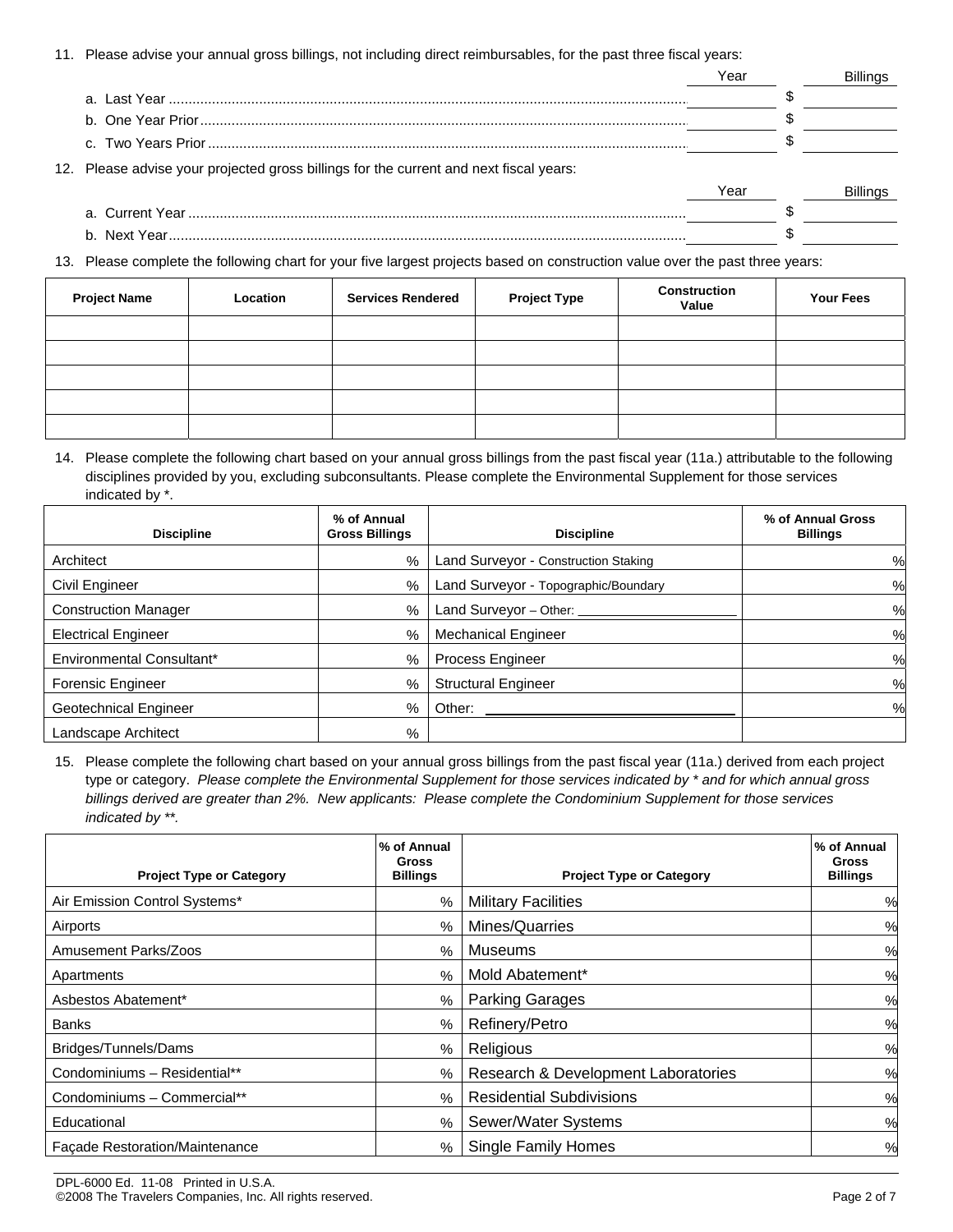| <b>Project Type or Category</b>                    | % of Annual<br><b>Gross</b><br><b>Billings</b> | <b>Project Type or Category</b>                  | % of Annual<br>Gross<br><b>Billings</b> |
|----------------------------------------------------|------------------------------------------------|--------------------------------------------------|-----------------------------------------|
| Harbors/Piers/Ports                                | $\frac{0}{0}$                                  | Stadiums/Arenas/Convention Centers               | %                                       |
| High Rise Commercial/Office Building (>15 stories) | %                                              | Superfund Sites*                                 | %                                       |
| Highways/Roads                                     | %                                              | <b>Swimming Pools</b>                            | %                                       |
| Hospitals/Assisted Living Facilities               | $\%$                                           | Townhouses                                       | %                                       |
| Hotels/Motels                                      | $\%$                                           | Toxic/Hazardous Waste Sites*                     | %                                       |
| Industrial Manufacturing                           | %                                              | Underground Storage Tanks*                       | %                                       |
| Jails/Prisons                                      | %                                              | Wastewater Treatment Plants/Systems - Municipal  | $\%$                                    |
| Landfills*                                         | %                                              | Wastewater Treatment Plants/Systems - Industrial | %                                       |
| Laboratories                                       | $\%$                                           | Other:                                           | %                                       |
| Low Rise Commercial/Office/Retail                  | %                                              |                                                  |                                         |

16. What percentage of your annual gross billings from the past fiscal year (11a.) were derived from feasibility studies, master planning, reports, opinions, interior design, and forensic engineering? ...................................... %

17. Please complete the following chart for your annual gross billings from the past fiscal year (11a.) for the following categories of project owners:

| <b>Categories of Project Owners</b> | % of Annual<br><b>Gross Billings</b> | <b>Categories of Project Owners</b> | % of Annual<br><b>Gross Billings</b> |
|-------------------------------------|--------------------------------------|-------------------------------------|--------------------------------------|
| <b>Federal Government</b>           | %                                    | Private                             | %                                    |
| State or Local Government           | $\frac{0}{0}$                        | Other:                              | %                                    |
| Institutional                       | $\%$                                 | Total must equal 100%               | 100%                                 |

18. Please complete the following chart for your annual gross billings from the past fiscal year (11a.) derived from the following clients:

| Client       | % of Annual<br><b>Gross Billings</b> | <b>Client</b>     | % of Annual<br><b>Gross Billings</b> |
|--------------|--------------------------------------|-------------------|--------------------------------------|
| Contractors  | $\%$                                 | <b>Developers</b> | %                                    |
| Owners       | %                                    | Other:            | $\frac{0}{0}$                        |
| Design Firms | %                                    |                   |                                      |

19. What percentage of your annual gross billings from the past fiscal year (11a.) were derived from repeat clients? %

20. Is more than 50% of your annual gross billings from the past fiscal year (11a.) derived from one client? ...........  $\Box$  Yes  $\Box$  No *If yes, please provide details:* 

21. What percentage of your annual gross billings from the past fiscal year (11a.) were derived from projects located outside the U.S., its territories and possessions, and Canada?................................... %

| <b>Project Name</b> | Location | <b>Services Rendered</b> | <b>Project Type</b> | <b>Construction</b><br>Value | <b>Your Fees</b> |
|---------------------|----------|--------------------------|---------------------|------------------------------|------------------|
|                     |          |                          |                     |                              |                  |
|                     |          |                          |                     |                              |                  |
|                     |          |                          |                     |                              |                  |
|                     |          |                          |                     |                              |                  |
|                     |          |                          |                     |                              |                  |

| 22. Do you or any of your principals, partners, members, officers, directors, shareholders or immediate family |                      |
|----------------------------------------------------------------------------------------------------------------|----------------------|
| members have an ownership interest in any entity for whom professional services are being rendered?            | $\Box$ Yes $\Box$ No |
| If yes:                                                                                                        |                      |
| a. Please provide details:                                                                                     |                      |

b. Is the combined ownership interest greater than 49%?.................................................................................. Yes No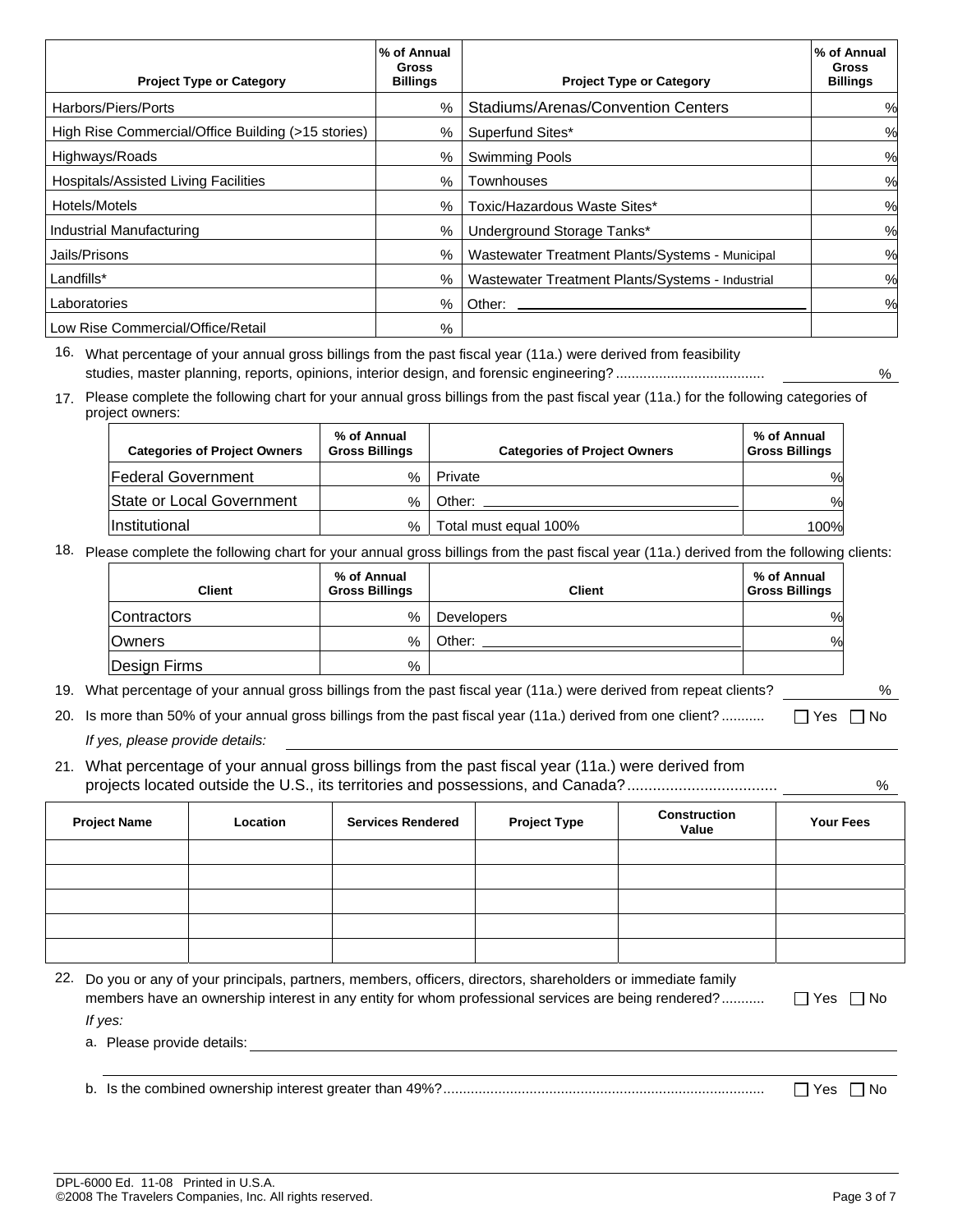|     | 23. Are you or any parent, subsidiary or other related organization engaged in any of the following:                                                            |                         |
|-----|-----------------------------------------------------------------------------------------------------------------------------------------------------------------|-------------------------|
|     |                                                                                                                                                                 | $\Box$ Yes<br>∣ ∣No     |
|     |                                                                                                                                                                 | $\Box$ Yes $\Box$ No    |
|     |                                                                                                                                                                 | $\Box$ Yes $\Box$ No    |
|     | d. Designing, manufacturing, selling, leasing, or distributing any product, process, or patented design?                                                        | $\Box$ Yes $\Box$ No    |
|     | If yes to any of the above, please provide details, including relationships, description of the services performed, construction                                |                         |
|     |                                                                                                                                                                 |                         |
|     |                                                                                                                                                                 |                         |
|     | 24. Do you or any parent, subsidiary or other related organization ever have single-point responsibility for both                                               | $\Box$ Yes $\Box$ No    |
|     | If yes, please complete the Design/Build Supplement.                                                                                                            |                         |
| 25. |                                                                                                                                                                 | $\Box$ Yes $\Box$ No    |
|     | If yes, please complete the information below:                                                                                                                  |                         |
|     | <b>Policy Term:</b> The Contract of Limits of Liability:<br>Carrier:                                                                                            |                         |
|     | 26. Have you or any subsidiary or predecessor firm ever filed for or been in receivership or bankruptcy under                                                   | ∣Yes   ∣No              |
|     | If yes, please provide details:                                                                                                                                 |                         |
|     | 27. Is there an endorsement on your current policy that provides an additional limit for a specific project, client, or                                         | l lYes<br>  No          |
|     | If yes, please complete the Specified Client, Contract, or Project Additional Limit Supplement.                                                                 |                         |
|     | 28. Do you design projects using a model-based technology linked to a database of project information, for                                                      | $\Box$ Yes<br>$\Box$ No |
|     | If yes, on what percentage of your projects is Building Information Modeling (BIM) used?                                                                        | ℅                       |
|     |                                                                                                                                                                 |                         |
|     |                                                                                                                                                                 | %                       |
|     | 30. Please provide the breakdown of design services based on your annual gross billings from the past fiscal<br>year (11a.) as follows (total must equal 100%): |                         |
|     |                                                                                                                                                                 | %                       |
|     |                                                                                                                                                                 | $\%$                    |
|     | 31. What percentage of projects based on your annual gross billings from the past fiscal year (11a.) were                                                       | ℅                       |
|     |                                                                                                                                                                 | Yes   ∣No               |
|     | If yes, please complete the following chart for all projects:                                                                                                   |                         |
|     |                                                                                                                                                                 |                         |

| <b>Project Name</b> | Carrier | <b>Policy Term</b> |  | <b>Discovery Period</b> |    | <b>Limit of Liability</b> | <b>Deductible</b> |  |
|---------------------|---------|--------------------|--|-------------------------|----|---------------------------|-------------------|--|
|                     |         | to                 |  |                         | to |                           |                   |  |

a. What were your annual gross billings from the past fiscal year (11a.) associated with this project? .............. \$ If more than one project, please attach a separate sheet for additional projects.

#### **RISK MANAGEMENT**

33. Please complete the following chart for your annual gross billings from the past fiscal year (11a.) for each contract type listed:

| <b>Type of Contract</b>                  | % of Annual<br><b>Gross Billings</b> | <b>Type of Contract</b>                                                                                           | % of Annual<br><b>Gross Billings</b> |
|------------------------------------------|--------------------------------------|-------------------------------------------------------------------------------------------------------------------|--------------------------------------|
| <b>Professional Association Contract</b> | %                                    | Letter of Agreement                                                                                               | $\%$                                 |
| <b>Client Drafted Contract</b>           | $\%$                                 | Verbal Agreement                                                                                                  | %                                    |
| Purchase Order                           | $\%$                                 | Other: $\_\_$                                                                                                     | %                                    |
| <b>Your Standard Contract</b>            | %                                    | Total must equal 100%                                                                                             | 100%                                 |
| 34.                                      |                                      |                                                                                                                   | l IYes<br>l INo                      |
|                                          |                                      | If yes, what percentage of your contracts contain a limitation of liability clause which is less than or equal to |                                      |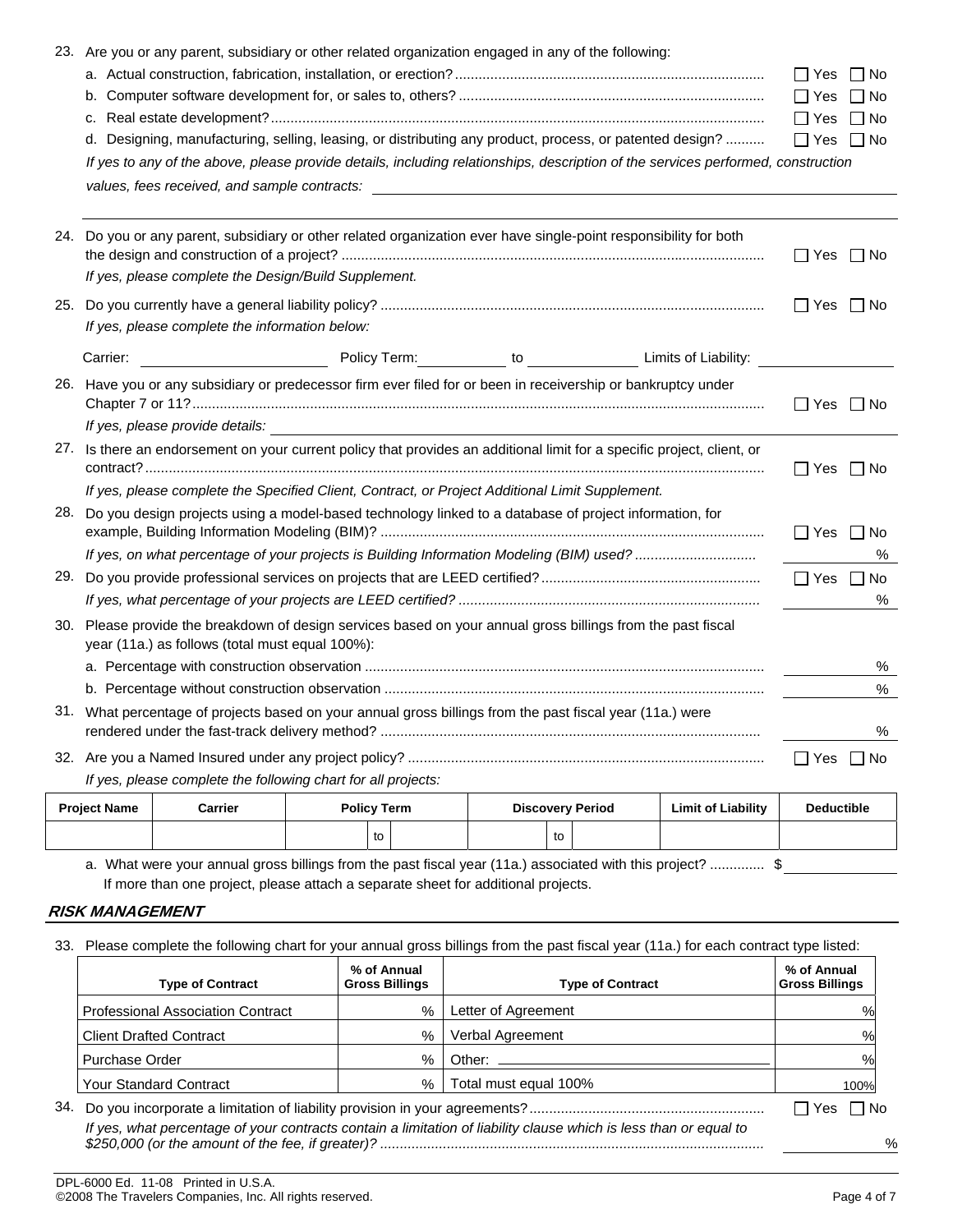|                                                                                                                                                                                                                                                                               |                                               |                                     | IIYes     | l INo |  |  |
|-------------------------------------------------------------------------------------------------------------------------------------------------------------------------------------------------------------------------------------------------------------------------------|-----------------------------------------------|-------------------------------------|-----------|-------|--|--|
| 37. Please complete the following chart of your annual gross billings from the past fiscal year (11a.) that were paid to subconsultants:                                                                                                                                      |                                               |                                     |           |       |  |  |
| <b>Subconsultant</b>                                                                                                                                                                                                                                                          | <b>Insured for Professional</b><br>Liability  | <b>Not Insured for Professional</b> | Liability |       |  |  |
| Architecture                                                                                                                                                                                                                                                                  | %                                             |                                     |           | $\%$  |  |  |
| Civil Engineering<br>%                                                                                                                                                                                                                                                        |                                               |                                     |           | $\%$  |  |  |
| <b>Electrical Engineering</b><br>%                                                                                                                                                                                                                                            |                                               |                                     |           |       |  |  |
| <b>Environmental Engineering</b><br>%                                                                                                                                                                                                                                         |                                               |                                     |           |       |  |  |
| <b>Geotechnical Engineering</b><br>%                                                                                                                                                                                                                                          |                                               |                                     |           |       |  |  |
| <b>Mechanical Engineering</b><br>%                                                                                                                                                                                                                                            |                                               |                                     |           | $\%$  |  |  |
| <b>Structural Engineering</b><br>$\%$<br><u>and the contract of the contract of the contract of the contract of the contract of the contract of the contract of the contract of the contract of the contract of the contract of the contract of the contract of the contr</u> |                                               |                                     |           | $\%$  |  |  |
|                                                                                                                                                                                                                                                                               | %                                             |                                     |           | $\%$  |  |  |
| If no, please explain when verbal agreements are used:                                                                                                                                                                                                                        | <u> 1980 - Andrea Andrew Maria (h. 1980).</u> |                                     | l IYes    | l INo |  |  |
| If yes, please describe the client selection process: National Community of the control of the client selection                                                                                                                                                               |                                               |                                     |           |       |  |  |
|                                                                                                                                                                                                                                                                               |                                               |                                     |           |       |  |  |
| b. If no, please explain:<br><u> 1989 - John Stone, amerikansk politiker (* 1989)</u><br>41. Do you have:                                                                                                                                                                     |                                               |                                     |           |       |  |  |
|                                                                                                                                                                                                                                                                               |                                               |                                     |           |       |  |  |
| 42. How many people from your firm have attended a professional liability risk management seminar within the                                                                                                                                                                  |                                               |                                     |           |       |  |  |
| Which of the following best describes the seminar(s):<br>Presented by your agent<br>$\Box$ Presented by your insurance carrier<br>$\Box$ Self study<br>$\Box$ Internet<br>$\Box$ Presented by a professional society<br>$\Box$ Other:                                         |                                               |                                     |           |       |  |  |
| If yes, please provide details including date, circumstances and amount of fees:                                                                                                                                                                                              |                                               |                                     |           |       |  |  |
| If yes, please provide details including date, circumstances and amount of fees:                                                                                                                                                                                              |                                               |                                     |           |       |  |  |
| <b>FIRM HISTORY</b>                                                                                                                                                                                                                                                           |                                               |                                     |           |       |  |  |
| 45. How many employees have left your firm in the past 12 months in each of the following categories?<br>c. Other staff                                                                                                                                                       |                                               |                                     |           |       |  |  |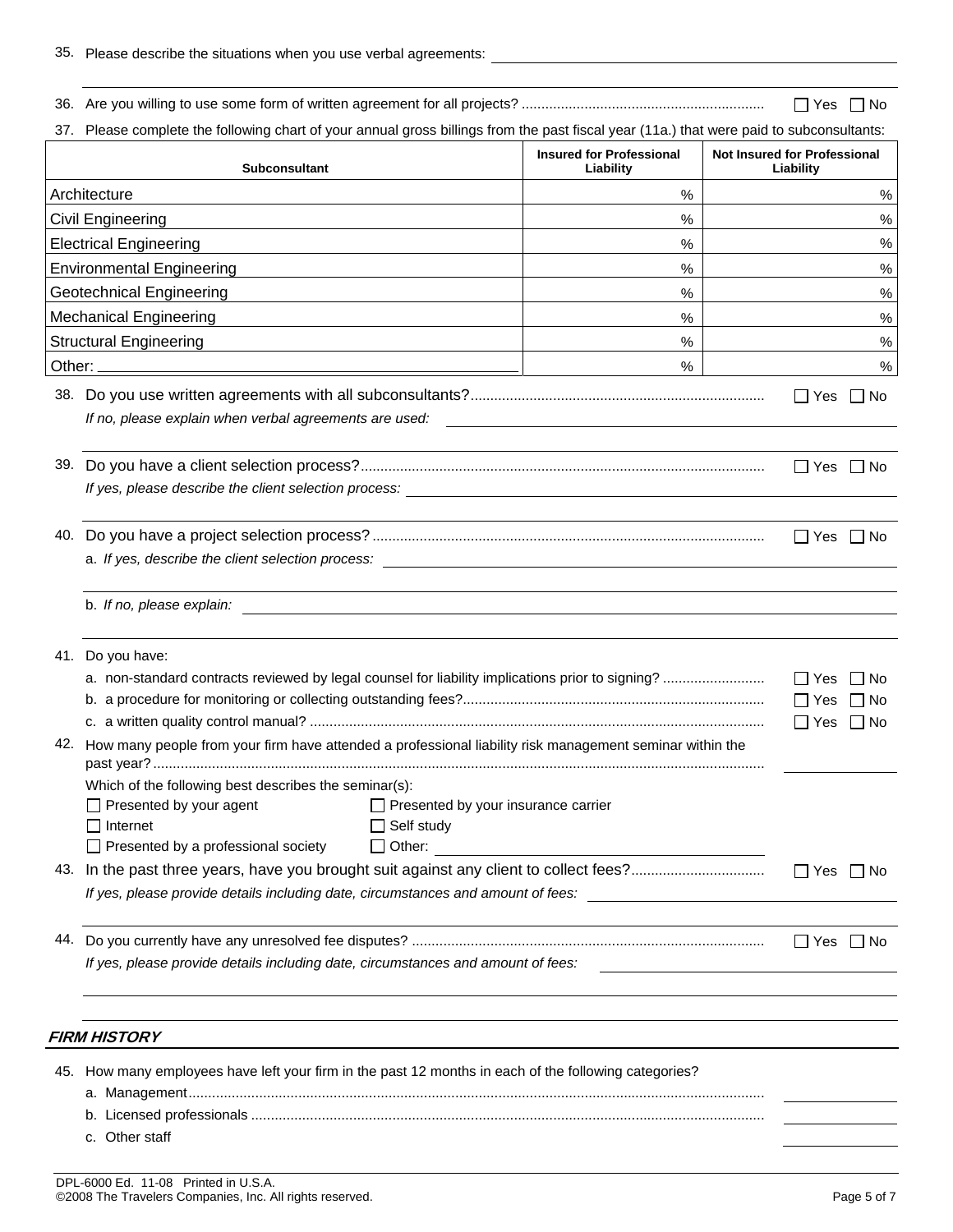46. How many employees have joined your firm in the past 12 months in each of the following categories?

- a. Management...................................................................................................................................................
- b. Licensed professionals ...................................................................................................................................
- c. Other staff.......................................................................................................................................................

## **PRIOR INSURANCE AND CLAIM HISTORY – NEW APPLICANTS ONLY**

*Important Note For New Applicants:* You must report any known claim or suit, or incident, act, error, or omission that may in the future give rise to a claim or suit, to your current professional liability carrier before the claim reporting period under that policy expires. Any claim or suit resulting from any incident, act, error, or omission known before the effective date of any insurance policy issued by Travelers in response to this application may be excluded from coverage under any such policy whether or not such knowledge is disclosed in this application.

- 47 Has any professional liability claim or suit been made or brought against any of the following during the past five years (ten years for firm's with gross annual billings greater than \$5 million), or earlier if still pending:
	- a. You, your firm, or any member of your firm?................................................................................................. Yes No
	- b. Any predecessor firm? .................................................................................................................................. Yes No
	- c. Any former member of your firm or predecessor firm for professional services while a member of such firm?.............................................................................................................................................................. Yes No

*If yes to any of the above, please complete a Claim, Suit, or Incident Supplement for each claim or suit.* 

48. Do you or any person or entity seeking coverage under this proposed policy have knowledge of any incident, act, error, or omission that is or could be the basis of a professional liability claim? ............................. Yes No

*If yes, please complete a Claim, Suit, or Incident Supplement for each incident, act, error, or omission.* 

49. Complete the following chart for professional liability insurance coverage carried by your firm during the past three years. If currently uninsured, please check here:  $\Box$ 

|                     | Carrier | <b>Policy Period</b><br>From and To |  | Limit of<br>Liability | <b>Deductible</b> | <b>Premium</b> | Retroactive<br>Date | <b>Reporting Period</b><br>Purchased? |
|---------------------|---------|-------------------------------------|--|-----------------------|-------------------|----------------|---------------------|---------------------------------------|
| <b>Current Year</b> |         | to                                  |  |                       |                   |                |                     | $\sqcap$ No<br>⊓ Yes                  |
| Prior Year 1        |         | to                                  |  |                       |                   |                |                     | $\sqcap$ No<br>] Yes                  |
| Prior Year 2        |         | to                                  |  |                       |                   |                |                     | ∩ No<br>7 Yes                         |

50. Have you or any person or entity seeking coverage under this proposed policy ever been declined professional liability insurance or had such insurance nonrenewed or cancelled, other than for nonpayment of premium? (Missouri applicants: Do not complete.) ....................................................................................... Yes No

*If yes, please provide details:* 

## **COMPENSATION NOTICE**

## **Important Notice Regarding Compensation Disclosure**

For information about how Travelers compensates independent agents, brokers, or other insurance producers, please visit this website: [http://www.travelers.com/w3c/legal/Producer\\_Compensation\\_Disclosure.html](http://www.travelers.com/w3c/legal/Producer_Compensation_Disclosure.html)

If you prefer, you can call the following toll-free number: 1-866-904-8348. Or you can write to us at Travelers, Enterprise Development, One Tower Square, Hartford, CT 06183.

## **FRAUD WARNINGS**

## **Attention: Insureds in AR, CO, DC, KY, LA, NJ, NM, NY, and OH**

Any person who knowingly and with intent to defraud any insurance company or other person files an application for insurance or statement of claim containing any materially false information, or conceals for the purpose of misleading, information concerning any fact material thereto, commits a fraudulent insurance act, which is a crime, and may also be subject to a civil penalty.

(In New York, the civil penalty is not to exceed five thousand dollars and the stated value of the claim for each such violation.)

(In Colorado, any insurance company or agent of an insurance company who knowingly provides false, incomplete, or misleading facts or information to a policyholder or claimant for the purpose of defrauding or attempting to defraud the policyholder or claimant with regard to a settlement or award payable from insurance proceeds shall be reported to the Colorado Division of Insurance within the Department of Regulatory Agencies.)